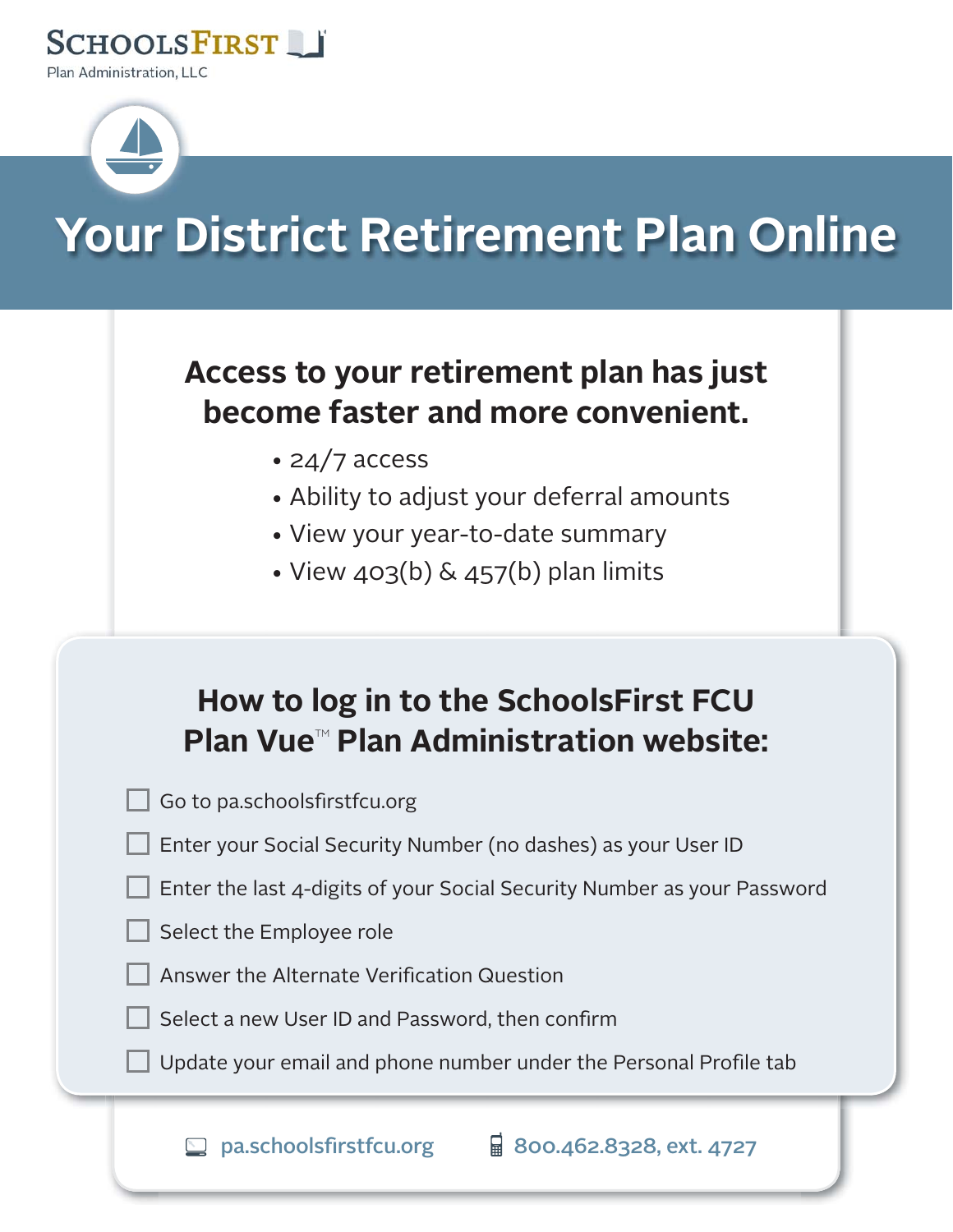### **403(b) Salary Reduction Agreement (SRA)**

| Plan Administration, LLC                                                                            |                                           |  |                                                                                                                                                                                                                                                                                                                         |                   |                                       |              | FAX COMPLETED FORMS TO: 714.258.4262 |
|-----------------------------------------------------------------------------------------------------|-------------------------------------------|--|-------------------------------------------------------------------------------------------------------------------------------------------------------------------------------------------------------------------------------------------------------------------------------------------------------------------------|-------------------|---------------------------------------|--------------|--------------------------------------|
| 1. Participant Information                                                                          |                                           |  |                                                                                                                                                                                                                                                                                                                         |                   |                                       |              |                                      |
|                                                                                                     |                                           |  |                                                                                                                                                                                                                                                                                                                         |                   |                                       |              |                                      |
| First Name                                                                                          | Last Name                                 |  | Social Security Number (REQUIRED)                                                                                                                                                                                                                                                                                       | Date of Birth     |                                       | Date of Hire |                                      |
| City<br><b>Street Address</b>                                                                       |                                           |  | State                                                                                                                                                                                                                                                                                                                   | Zip Code          |                                       | Phone Number |                                      |
|                                                                                                     |                                           |  |                                                                                                                                                                                                                                                                                                                         |                   | $\Box$ Certificated                   |              | $\Box$ Classified                    |
| <b>School District</b>                                                                              |                                           |  | County                                                                                                                                                                                                                                                                                                                  |                   |                                       |              |                                      |
| Employee ID (Required for LA Districts Only)                                                        |                                           |  | <b>Participant Email Address</b>                                                                                                                                                                                                                                                                                        |                   |                                       |              |                                      |
| 2. Action                                                                                           |                                           |  |                                                                                                                                                                                                                                                                                                                         |                   |                                       |              |                                      |
| your deferral change online at pa.schoolsfirstfcu.org.<br>Effective date: □ Next Available Pay Date |                                           |  | This agreement supersedes all prior 403(b) Salary Reduction Agreements (SRA) on file, only the instructions identified below will be<br>completed. SRAs must be submitted at least 30 days, but not more than 90 days, prior to the effective date. For your convenience, you may also make<br>□ Future Pay Date ______ |                   |                                       |              |                                      |
|                                                                                                     |                                           |  |                                                                                                                                                                                                                                                                                                                         |                   | Type of Deferral                      |              |                                      |
| <b>Requested Action</b>                                                                             |                                           |  | <b>Investment Provider Name</b>                                                                                                                                                                                                                                                                                         | Pre-Tax<br>403(b) | Roth<br>403(b)                        |              | Amount                               |
| $\Box$ Begin                                                                                        | $\Box$ Resume $\Box$ Change $\Box$ Cancel |  | <b>FBC/Empower Retirement</b>                                                                                                                                                                                                                                                                                           | $\mathsf{L}$      | □                                     | \$           |                                      |
| $\Box$ Resume $\Box$ Change<br>$\Box$ Begin                                                         | $\Box$ Cancel                             |  |                                                                                                                                                                                                                                                                                                                         |                   | □                                     | \$           |                                      |
| $\Box$ Begin                                                                                        | $\Box$ Resume $\Box$ Change $\Box$ Cancel |  |                                                                                                                                                                                                                                                                                                                         |                   | $\Box$                                | \$           |                                      |
|                                                                                                     |                                           |  |                                                                                                                                                                                                                                                                                                                         |                   | Total Deduction Per Paycheck \$       |              |                                      |
| 3. Financial Advisor/Agent Information                                                              |                                           |  |                                                                                                                                                                                                                                                                                                                         |                   |                                       |              |                                      |
|                                                                                                     |                                           |  |                                                                                                                                                                                                                                                                                                                         |                   |                                       |              |                                      |
| Financial Advisor/Agent Name                                                                        |                                           |  |                                                                                                                                                                                                                                                                                                                         |                   | Financial Advisor/Agent Phone Number  |              |                                      |
| Financial Advisor/Agent Email Address                                                               |                                           |  |                                                                                                                                                                                                                                                                                                                         |                   | OK to contact my advisor on my behalf |              |                                      |

### **4. Acknowledgement of Existing 403(b) Account**

In order for salary reduction amounts to be applied to a 403(b)/Roth 403(b) account, an account must be open with the investment provider under the sponsoring school district. I, the Participant, understand that by initialing below I am certifying that I have established a 403(b) and/or Roth 403(b) account with the above listed investment provider(s) under the school district listed on this SRA. I understand that if no account is available at the time the deferral is remitted to the investment provider, it will result in a Contribution in Error and a delay in applying the deferral to a retirement account.

#### **Acknowledgement: \_\_\_\_\_\_\_(Initials)**

### **5. Signatures**

#### **I understand and agree to the following**:

- 1. This Salary Reduction Agreement (Agreement) is an agreement between me and my employer that I have entered into voluntarily.
- 2. This Agreement supersedes and replaces all prior Salary Reduction Agreements.
- 3. The Agreement is legally binding and irrevocable with respect to amounts paid or available while this agreement is in effect.
- 4. The Agreement may be terminated or modified at any time for amounts not yet paid or available.
- 5. Nothing herein shall affect the terms of my employment with the Employer.
- 6. This Agreement shall automatically terminate if my employment is terminated.
- 7. SchoolsFirst Plan Administration, LLC charges a third-party administration fee of \$2 for each month in which you make a contribution. This fee is paid by your investment provider. Your investment provider may charge the fee against your account directly or indirectly. Contact your investment provider if you have questions about how the fee is handled.

I authorize the automatic cancellation of this Salary Reduction Agreement in the event of any of the following: (1) if SchoolsFirst Plan Administration believes additional contributions will cause me to exceed limits under Code Section 415 or 402(g), (2) if I take a hardship distribution, if available.

I have read and understand the information contained in this Agreement. I understand that by making this application the release of my confidential information to third parties may occur as necessary to administer the Plan in accordance with the Internal Revenue Code.

Participant Signature (REQUIRED) Date

Form - 403-200SF (10/2017)